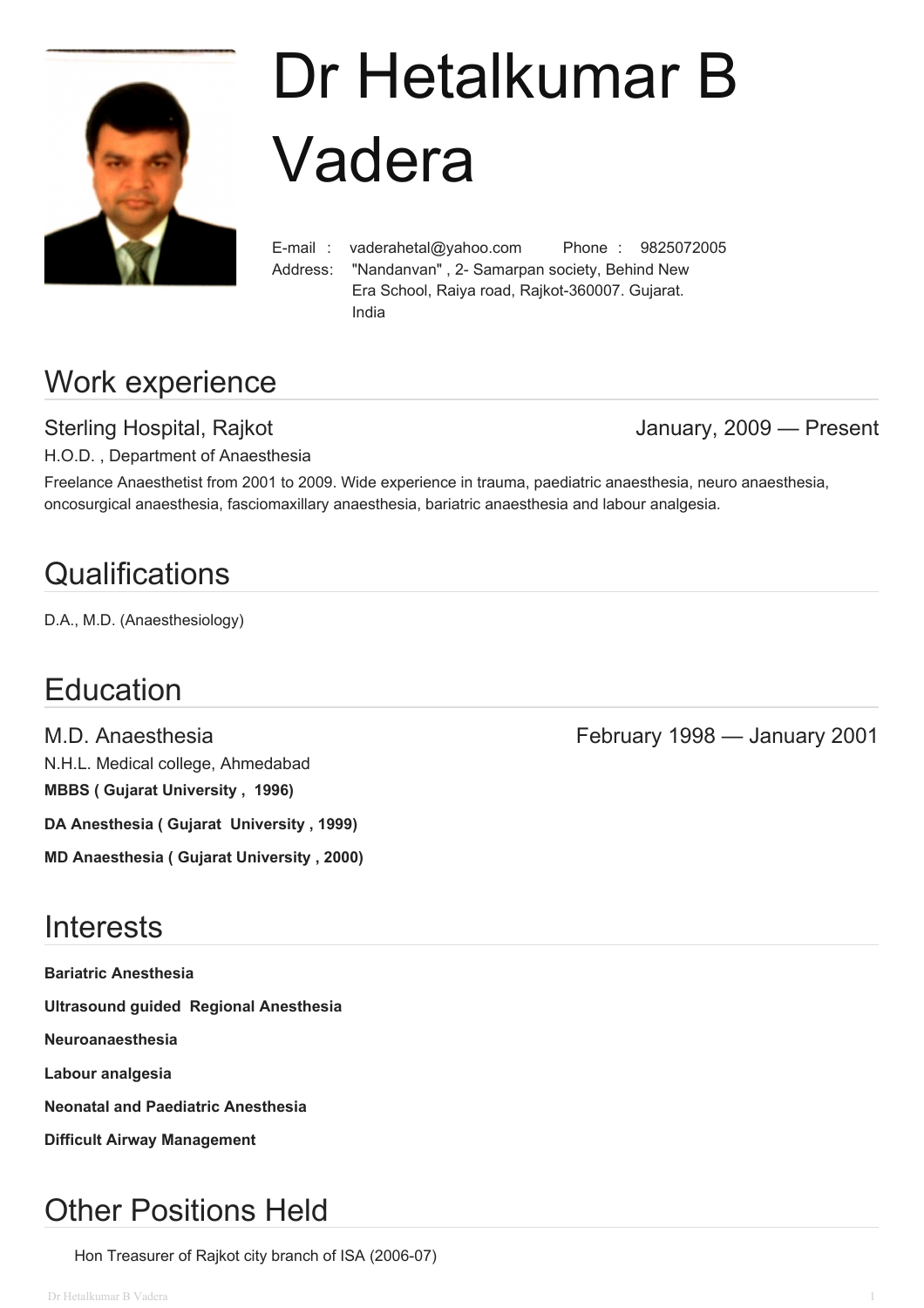Hon Secretary of Rajkot city branch of ISA (2012-14) Vice President of Rajkot City branch of ISA (2014- Founder Treasurer in The Anaesthetist Society (TAS) (2014- Ex Committee member in Academy of Regional Anaesthesia (2014- Ex Committee member Rajkot city branch ISCCM(2014-2016) Ex Committee member Rajkot city branch of IMA(2014)

#### Hon Treasurer ISCCM Rajkot (2016-

### My Presentations

1 Ultrasound for airway assessment and management at Airway workshop by ISCCM Rajkot in 2013

2 Anaesthesia management in morbidly obese patients at Bariatric surgery workshop by Sterling hospital Rajkot in 2012

3 Anaesthesia management in morbidly obese patients at CME by Rajkot city branch of ISA in 2013

4 Labour Analgesia at CME by Rajkot city branch of ISA in 2012

5 High thoracic epidural for awake CABG at CME by Rajkot city branch of ISA in 2012

6 Use of USG in ICU and OT at CME by Rajkot ISCCM in 2012

7 Common perioperative problems in paediatric patients at CME by Rajkot city branch of ISA in 2013

8 Multimodal analgesia in Paediatric patients at CME by Rajkot city branch of ISA in 2013

9 Invited faculty in CME & Hands on workshop at Civil Hospital, Ahmedabad on 30 <sup>th</sup> March,2014.

Presentation on ultrasound and LOR TAP and TPVB

10 Invited faculty in CME & Hands on workshop at Civil Hospital, Ahmedabad on 13<sup>th</sup> July, 2014.

Presentation on ultrasound and LOR TAP and TPVB

11 Invited faculty at the workshop in 4<sup>th</sup> National conference of AORA, Delhi on 19-21th September, 2014.

Presentation on 1) RA for fracture distal end radius

2) My choice of RA in great toe amputation

3) Femoral, LFCN and Obturator nerve blocks

12 Presentation on LOR TPVB in NERVE BLOCKS FOR MASSES workshop at Rajkot on 31st March,2015.

13 Invited faculty an conference by Rajkot Obstetrics and Gynaecology Society

Presentation on GYNAEOLOGY AND ANAESTHESIA

14 Invited workshop faculty at National conference of Academy of regional Anaesthesia(AORA) at Bangalore in September 2015

15 Invited workshop faculty at FARA(Focused approach to regional anaesthesia) at Faridabad in October 2015

16 Invited faculty at GISACON-2015 (Gujarat state branch conference) in October-2015 for

1 Pannelist for PBLD on EtCO2 monitoring

2 Debate on Pressure control ventilation vs Volume control ventilation

17 Invited faculty at FIAGES-2015 (Fellow in Indian Association of Gastrointestinal Endo surgeons) for presentation on "Physiological changes due to pneumoperitoneum and anaesthesia in laparoscopic surgeries" in December-2015